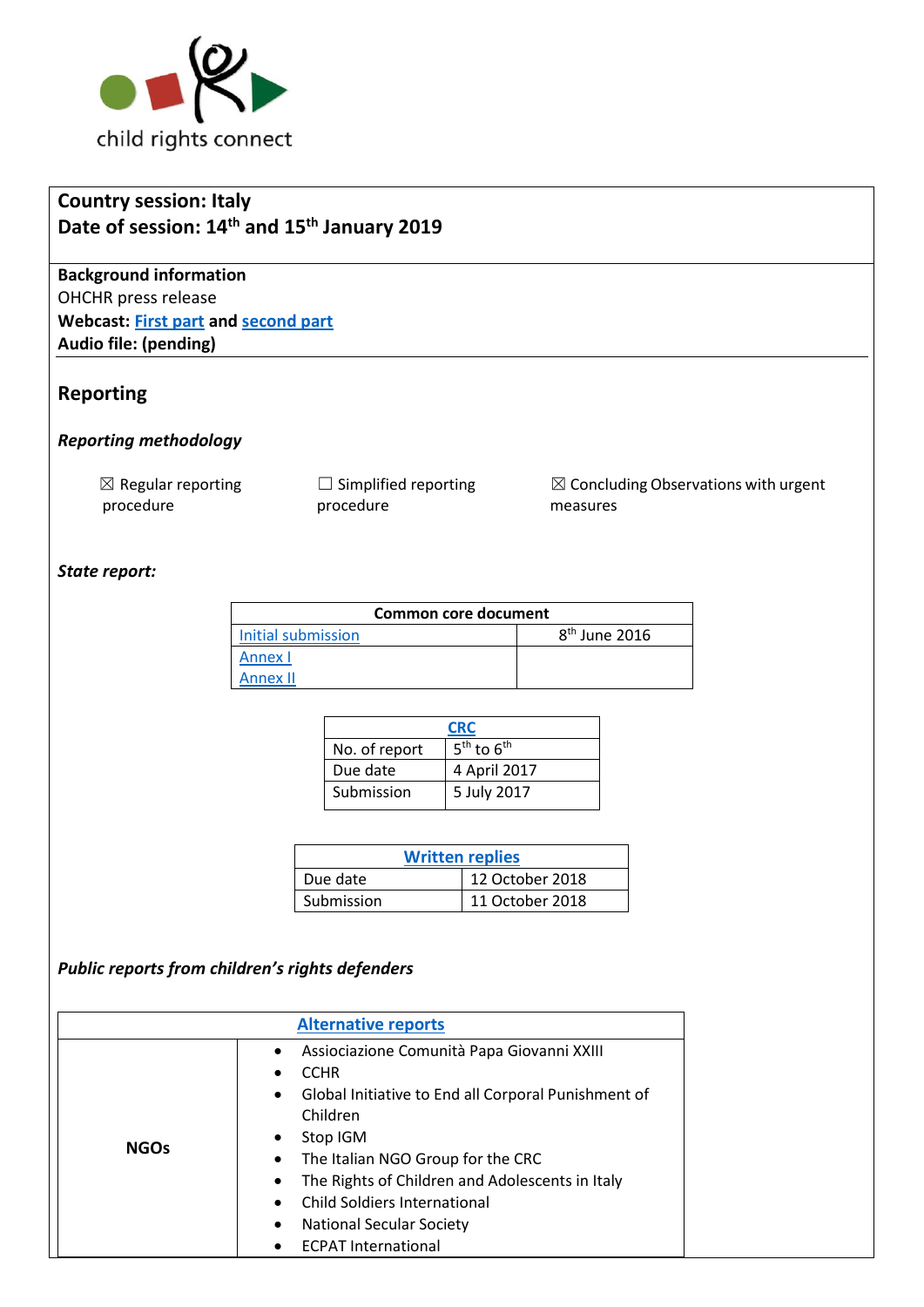

|              | <b>IBFAN</b><br>$\bullet$<br>Italian Disability Forum<br>$\bullet$<br>Associazione 21 Luglio Onlus<br>$\bullet$<br>Gruppo CRC<br>$\bullet$<br>Italian Independent Authority for Children and<br>$\bullet$<br>Adolscents |  |
|--------------|-------------------------------------------------------------------------------------------------------------------------------------------------------------------------------------------------------------------------|--|
|              | Rete l'abuso<br>$\bullet$                                                                                                                                                                                               |  |
| <b>NHRIS</b> | Italian Independent Authority for Children and<br>$\bullet$                                                                                                                                                             |  |
| Ombudsman    | Adolescents                                                                                                                                                                                                             |  |

# **State delegation**

The large delegation was headed by H.E. Manlio Di Stefano, under-secretary of state for foreign affairs, and supported by directors, executives, public officials, experts from the presidency of the council of ministers, the ministries of interior, of justice, of education, university & research, of health, of labour & social policy and of foreign affairs & international cooperation.

# **Committee's Task Force members**

| Name & Last Name                  | Country                   |
|-----------------------------------|---------------------------|
| <b>Olga Khazova (Coordinator)</b> | <b>Russian Federation</b> |
| <b>Cephas Lumina</b>              | Togo                      |
| Hynd Ayoubi Idrissi               | <b>Morocco</b>            |
| Jorge Cardona                     | <b>Spain</b>              |

### **Dialogue description**

### i. Character of the dialogue

The atmosphere of the dialogue was open and constructive.

#### ii. General assessment made by the Committee

The Committee commended Italy for its adoption of OPIC as well as for its efforts to tackle the challenge of migration flows, with the adoption of good practices and legislation, and the continued progress in the protection of children's rights. In particular, they expressed concern with the issues of migrant children, asylum seekers, access to justice, the healthcare and education systems and regional disparities. They highlighted that the policy currently implemented by Italy has led to deaths of children in the Mediterranean, that organisations tackling the issue cannot be criminalised and that all States in Europe must act in solidarity.

#### iii. Main issues discussed:

• **General Measures of Implementation:** The Committee asked how the CRC and optional protocols are implemented, if the State party has a strategic vision and mechanisms to coordinate all the action plans and when the data collection system would be implemented nationally. They raised concerns about the impact of austerity measures of children's rights, asked if this had been assessed by the government and how they are planning to safeguard public expenditure. Concern was also raised about regional disparities in the allocation of resources and spending, and the social support system, and the Committee asked about mechanisms to enforce the laws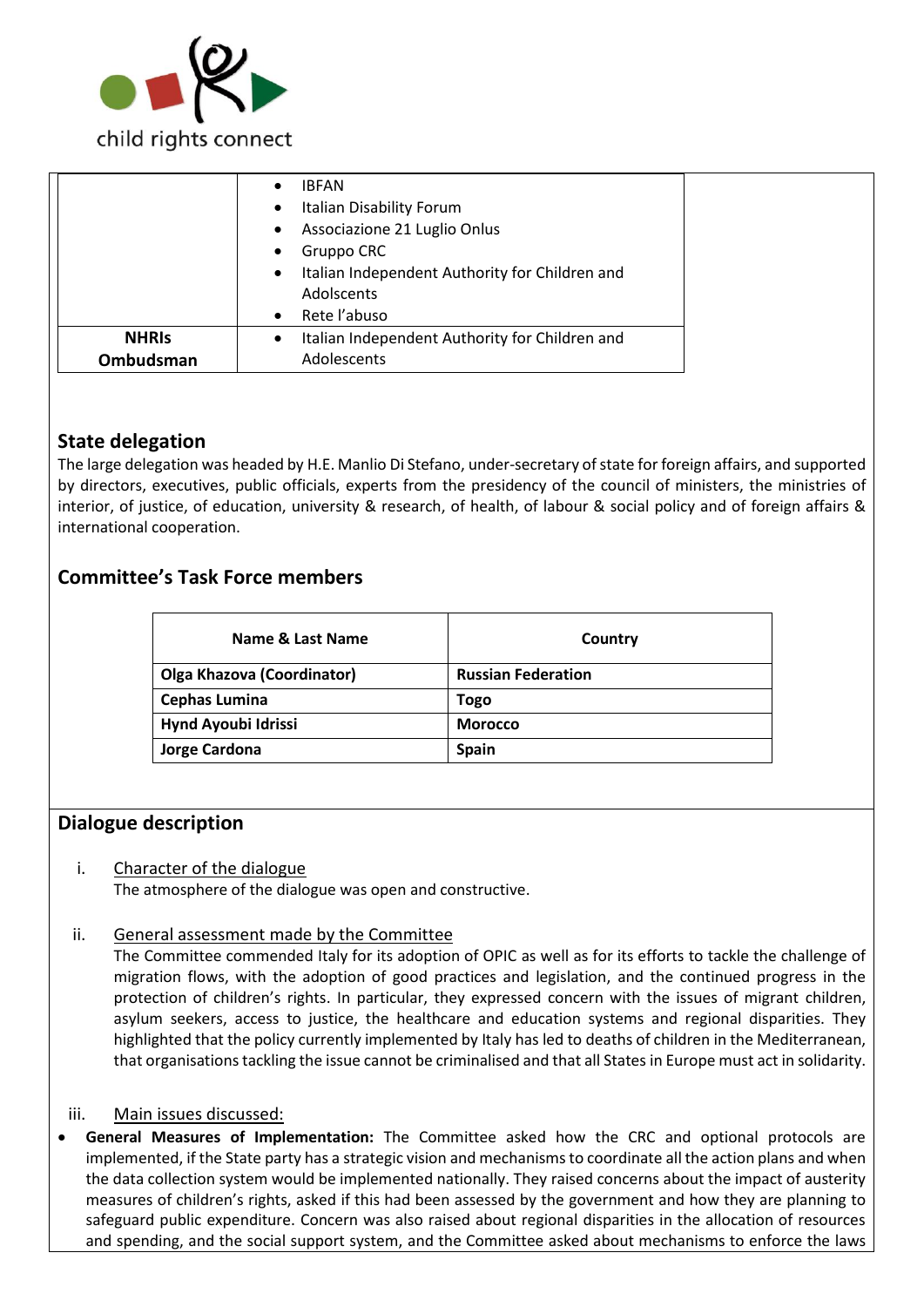

on corruption. As there is no independent NHRI, the Committee asked if the regional ombudspersons can receive complains from children through an accessible and confidential mechanism. Finally, they asked what is being done to boost children's knowledge of the CRC, in particular vulnerable groups. The State party responded that to reduce the negative impact of austerity measures, they have focused on supporting families to combat poverty, by providing welfare services and financial and social support, and that the budget for family activities has been increase. Furthermore, they explained changes in the structure of policy making, particularly the decentralisation which has led to an increased need for coordination. Their strategic vision is focused on the synergy and coordination of action plans with input from civil society, including children. The Ombudsperson for children, they noted, is an independent observer to safeguard the implementation of these policies.

- **Definition of the Child:** The Committee asked what conditions allowed for marriage at 16 and if the State party would consider removing this exception. The State party responded that marriage is allowed at 18 and exceptions are made for 16 year olds when authorisation is granted by a magistrate.
- **Best Interest of the Child:** The Committee asked the State party if they have guidelines for the application of the best interest principle which are applicable across all regions, whether General Comment 14 has been translated into Italian and whether children are aware of it. The State party responded that their jurisprudence lays out the principle of best interest, which must guide the work of judges' and all those who work with children.
- **Right to be Heard**: The Committee asked what the age of conscience is, if the views of children below the age of 12 are considered in court proceedings and whether children were involved in the elaboration of the State report. The State party responded that the views of children under the age of 12 are considered if the child is determined to be of sufficient maturity, and that they are increasingly listened to. Furthermore, the State party said that the National Authority for Children and Adolescents is required by law to create spaces for children's opinions to be heard and that children were involved in the evaluation and monitoring of the National Plan for Children.
- **Non-discrimination Principle:** The Committee enquired after the results of strategies intended to eliminate discrimination. They raised concern about discrimination faced by Roma, Sinti and Caminanti traveller people and particularly asked about the status of children born out of wedlock and in civil unions. The State party responded that there is no distinction in the rights of children born out of wedlock and that the concept of 'legitimacy' has been repealed in the law.
- **Right to life, survival and development**: The Committee noted an upward trend in child poverty and asked if there is a comprehensive strategy to reverse this, including tackling the disparities between North and South. They also asked if psycho-social support is provided to pregnant women and new parents to prevent abandonment and infanticide. The State party responded that there are family health and planning clinics which support pregnancies (all such medical services are provided equally to illegal migrants), measures are in place to prevent abandonment or infanticide, €3,000,000 have been invested in perinatal support and secret birth is provided for by law. The State party outlined various measures in place to tackle poverty as well as to decrease disparities between the North and the South, including the provision of a basic income, a focus on support measures for particularly vulnerable families and balancing spending between prevention and welfare support.
- **Civil rights and Freedoms**: The Committee asked what is in place to guarantee the freedom of religion, thought and conscience if children do not agree with their parents. They also noted shortcomings in identifying stateless people and enquired after measures to tackle this phenomenon. The Committee flagged with concern that human rights defenders working in migration, particularly in the Mediterranean, are increasingly criminalised – what is the State party doing to counter their on-going defamation? The State party responded that if parents' decisions run counter to their children's rights and there is a clash of interests, a special authority may be appointed to intervene, resolve the conflict and ensure the safeguarding of children's rights, including freedom of conscience.
- **Birth registration**: How, the Committee asked, does the State party guarantee that children born to in particular irregular – migrant parents are registered at birth. The State party responded that irregular migrants have the right to register births – process for which a certificate of 'birth assistance' is required and is granted to all migrant women as well as a six-month residency permit.
- **Violence against Children**: The Committee was concerned that the legal definition of violence is limited and unclear, particularly with regards to corporal punishment. What measures are in place to change public acceptance of corporal punishment and raise awareness? They asked if a comprehensive strategy to tackle violence has been developed, with the participation of children, and if there is a centralised system to gather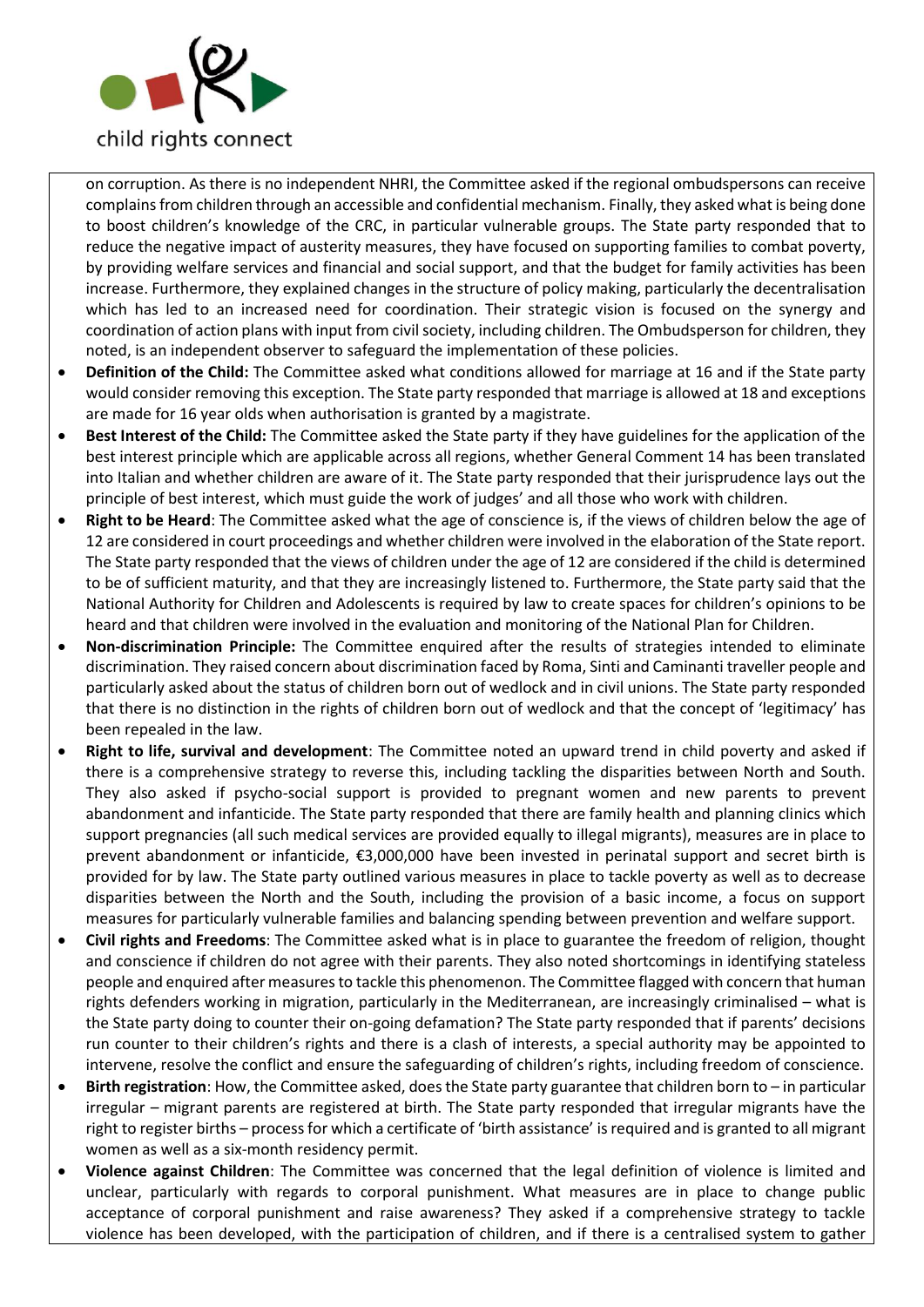

statistics on the issue. With regards to sexual abuse, the Committee asked about the National Plan 2015-2017, health care services for victims and cases of abuse committed by catholic priests, flagging the lack of prosecution and priests' impunity. The State party outlined awareness raising campaigns to combat violence, including activities with children to increase awareness of their rights. They explained that parents have the right to take 'educational measures' but that corporal punishment crosses that line and can be prosecuted. With regards to abuse committed by priests, the State party noted that priests have no obligation to report such cases.

- **Health:** The Committee noted the sub-standard state of hospitals, asking if the State is ensuring the quality and accessibility of the right to health. The issue of breastfeeding, its decrease and disparities between the North and the South were noted. They also raised the issue of intersex children, surgical interventions and healthcare, asking what the protocol is. With regards to mental health, they asked what services are available – expressing concerned that there is no comprehensive mechanism providing oversight – and how children with behavioural issues are dealt with. The State party responded that the right to health is enshrined in the constitution and that this ensures access to healthcare for non-nationals including illegal migrants. They also explained that gender assignment surgery is regulated by law, laid out the criteria for such surgery and highlighted that birth certificates are being updated to include the gender 'indeterminate'. The State party elaborated on various strategies which are in place to support breastfeeding. With regards mental health, they acknowledged the shortcomings in the services and said that recommendations that came from a technical roundtable will hopefully be implemented across regions to improve coordination and the services themselves.
- **Vaccinations:** The Committee flagged with concern the decreasing immunisation rates, due to anti-vaccination campaigns by high profile figures, as well as the use of fake certificates. The State party responded that new vaccination guidelines and a 2017 law state the free, compulsory vaccinations for minors under the age of 16 and that they aim to carry out information campaigns with wide target populations. They said that those who issue false certificates are prosecuted and that they currently struggle with a lack of digitalised data.
- **Education:** The Committee raised with great concern the lack of safety in schools, in particular due to the lack of sound infrastructure and the lack of action to fix such problems. They asked the State party about measures to tackle school dropouts. The State party responded that learning outcomes are assessed yearly to avoid school failure and explained in detail a project which is in place to support the continued schooling of Roma, Sinti and Caminanti traveller children (which also includes social support for healthcare and housing). They noted the obligatory teacher training courses and standards that were established to ensure the quality of teaching staff. They outlined different measures to combat school failure and dropout, including supporting at-risk children. With regards infrastructure, they noted changes in the system and budget allocations to ensure such structural issues can be tackled more efficiently and are resolved.
- **Family environment and alternative care:** The Committee expressed concern that the best interest of the child principle is not always observed in matters relating to custody. They asked how foster care is organised, if children can return to, or maintain a link to their parents and if there is data on the number of children in alternative care. The State party responded that the best interest of the child is taken into account in all decisions concerning their custody, that children have a right to maintain a relationship with their family of origin and that fostering guidelines are in place throughout the country to ensure quality standards and support for the most vulnerable families. They also gave various statistics relating to children in alternative care.
- **Children with disabilities:** The Committee asked about inclusive education, classroom segregation and regional disparities in resources. They also enquired after measures to eradicate institutionalisation and to make the justice system, the ombudsperson and helplines accessible. The State party responded that individual educational plans are developed for each child with a disability in order to ensure full participation and adequate support. Children and parents play a role in these decisions as they have a "nothing about us without us" policy and consultation with children is provided for by law. Whilst a few educational institutions remain, upon request of families, children with disabilities are part of mainstream classes and an inclusion plan is mandatory in each school. There are no institutions and non-adopted children with disabilities live in families or the community.
- **Business and children's rights:** The Committee asked the State party if there are legally binding instruments for businesses to respect children's rights and procedures to allow access to justice and remedies for children. The State party responded that a voluntary plan for businesses is in place, was revised recently with civil society input and is internationally considered to be a particularly good plan for vulnerable groups.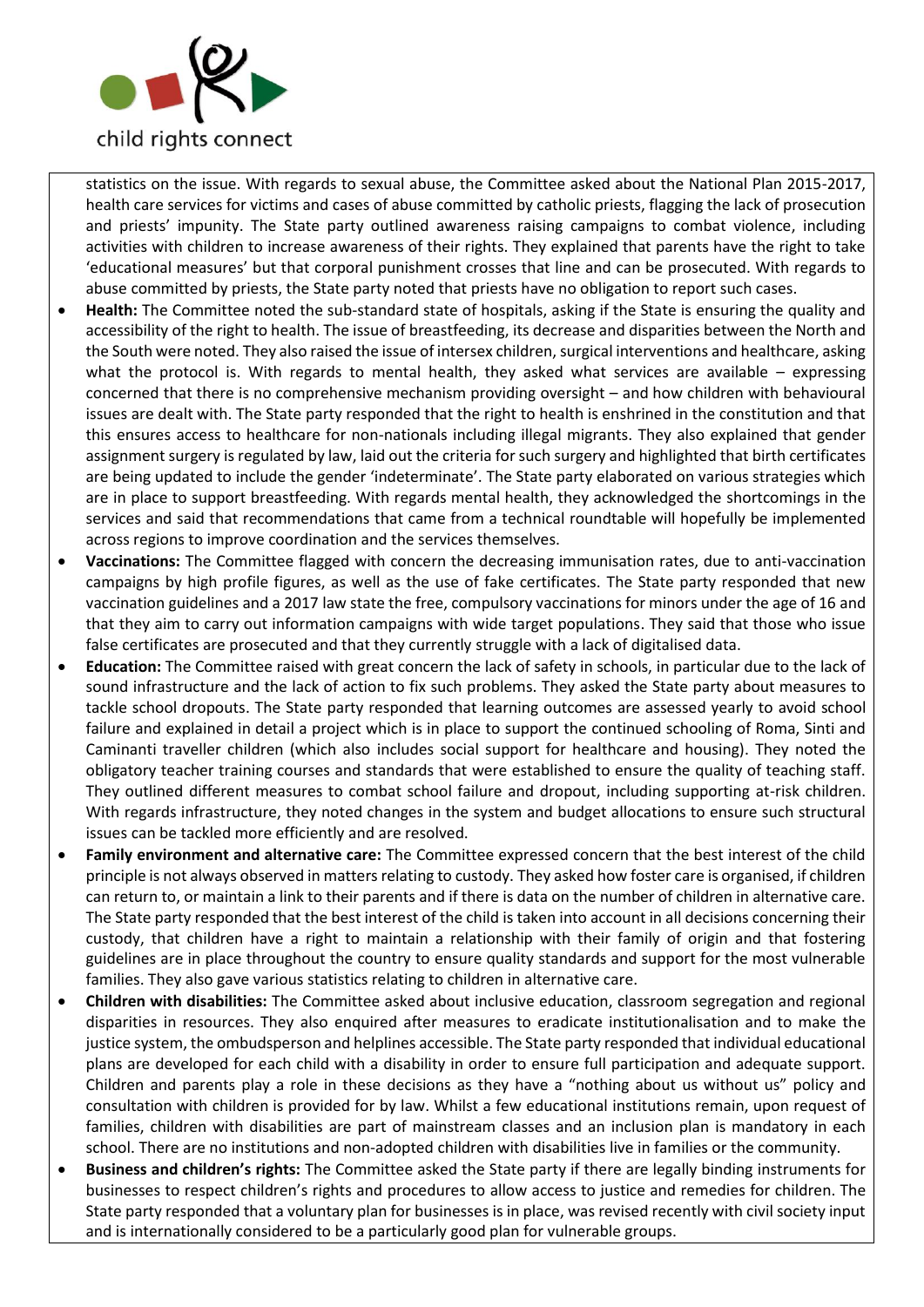

- **Special measures:** The Committee commended the State party's legislation on the rights of unaccompanied children but asked why this is not fully implemented. They raised concern about mediocre conditions in migration centres, including allegations of abuse, violence, excessive use of force and mistreatment. They also mentioned allegations of migrant boats being deviated away from Italy. They enquired after measures to identify unaccompanied minors who have been victims of armed groups. The State party responded that the law ensures foreign children have the same rights and access to services as Italian children. They also laid out various decrees including one relating to age-determination and another ensuring standards which must be adopted by reception centres – which, they noted, meet the European minimum standards. They explained a monitoring project which is in place to ensure first reception centre comply with standards and provide the necessary services, and responded that allegation of violence during identification proceedings are not substantiated. They noted guidance and psycho-socio support services at landing ports and outlined early detection of vulnerable groups.
- **OPSC:** The Committee raised concern about increased trafficking of women and girls, particularly from Nigeria, and asked about structures of care for trafficking victims. Furthermore, is the State party raising awareness of child exploitation in tourism and of the perception of children victims of sexual trafficking, they asked. The State party responded that they are committed to combatting trafficking and that victims are identified and assisted.

### **Recommendations of the Committee**

In its [Concluding Observations,](https://tbinternet.ohchr.org/_layouts/treatybodyexternal/Download.aspx?symbolno=CRC%2fC%2fITA%2fCO%2f5-6&Lang=en) the Committee drew attention to the need for urgent measures concerning the **following five areas**:

- **Allocation of resources:** The Committee recommends the State party to conduct, with the participation of children, a comprehensive assessment of the impact of austerity measures on the realisation of children's rights and devise a strategy to address such impact to ensure children's rights are not further adversely affected. The Committee further urges the State party to allocate adequate resources to the implementation of policies directed at children – particularly from disadvantaged communities – and establish appropriate mechanisms through which civil society can participate in all stages of the budget process. The State party is recommended to regularly assess the impact on children of budgetary allocations, to ensure these are effective, efficient, sustainable and non-discriminatory, as well as to use a child-rights approach, which includes indicators and a system to track allocations, which can be further used for assessment. The Committee notes that budgetary lines should be defined – bearing in mind special needs of different groups of children – and protected in situations of crisis. Finally, they recommend to strengthen institutional capacities to deal with corruption and ensure that funds allocated to the realisation of children's rights at all governance levels are fully and efficiently spent.
- **Non-discrimination:** The Committee recommends the State party ensures protection from discrimination by taking urgent measures to address disparities between regions in the enjoyment of basic rights and by strengthening measures to combat negative attitudes among State representatives and the public as well as other preventive activities against discrimination. If necessary, the State should take affirmative action for the benefit of children, particularly children in marginalised and disadvantaged situations.
- **Education:** The Committee recommends the State party to accelerate the integration of the national student register and regional registers to identify all children of compulsory school age who are not in education, develop quality vocational training to enhance children's skills, implement a human-rights based approach to the entire education system that is inclusive towards children of all backgrounds and effectively implement the national strategy for the inclusion of the Roma, Sinti and Caminanti traveller. The State party is recommended to accelerate the creation of a register of school buildings – with systematic renovations to dilapidated ones – which citizens have access to and ensure that school environments are welcoming and safe. With regards (cyber-)bullying, the State party should strengthen awareness-raising, apply the National Plan for the Prevention of Bullying and Cyberbulling at School and adopt an integrated plan of action. Finally, the State party should create a coordinating body at the Ministry of Education for collaboration with the regions and local governments and introduce uniform standards for early childhood care and education.
- **Asylum-seeking and refugee children:** The Committee urges the State party to implement specific safeguards so that children are exempt from the measures in Law No. 132/2018, facilitate access to the asylum system for children in need of international protection and process cases involving unaccompanied and separated children